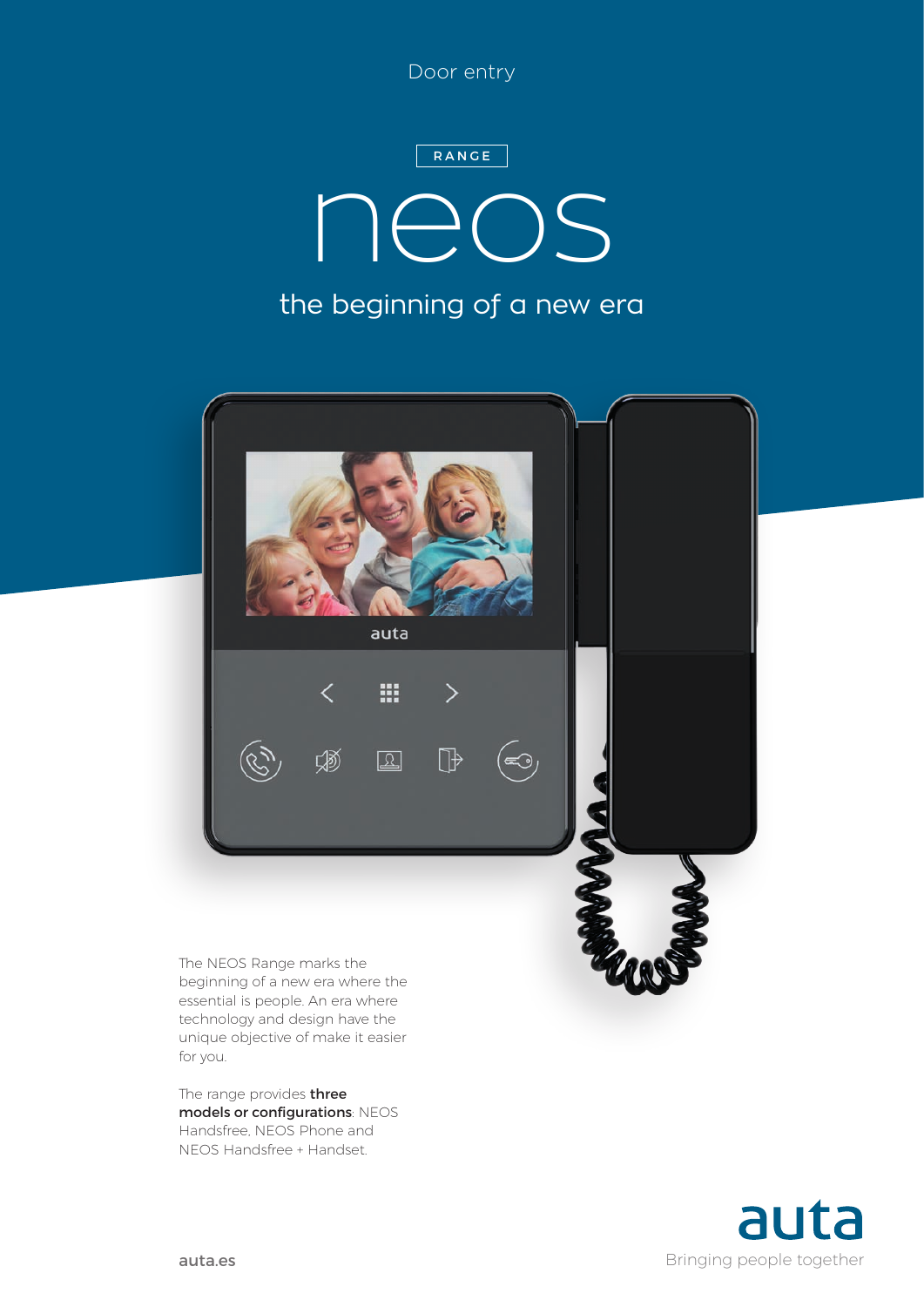Door phones and videophones

neos

### Choose confort and privacy

NEOS allows you to choose at any time if you want to answer comfortably in hands-free mode, or using the phone for greater discretion.



NEOS HANDSFREE + HANDSET

To choose the way of answering

 $\bigcirc$ 



Handset...

To answer with privacy



.. or handsfree

To answer even busy hands.

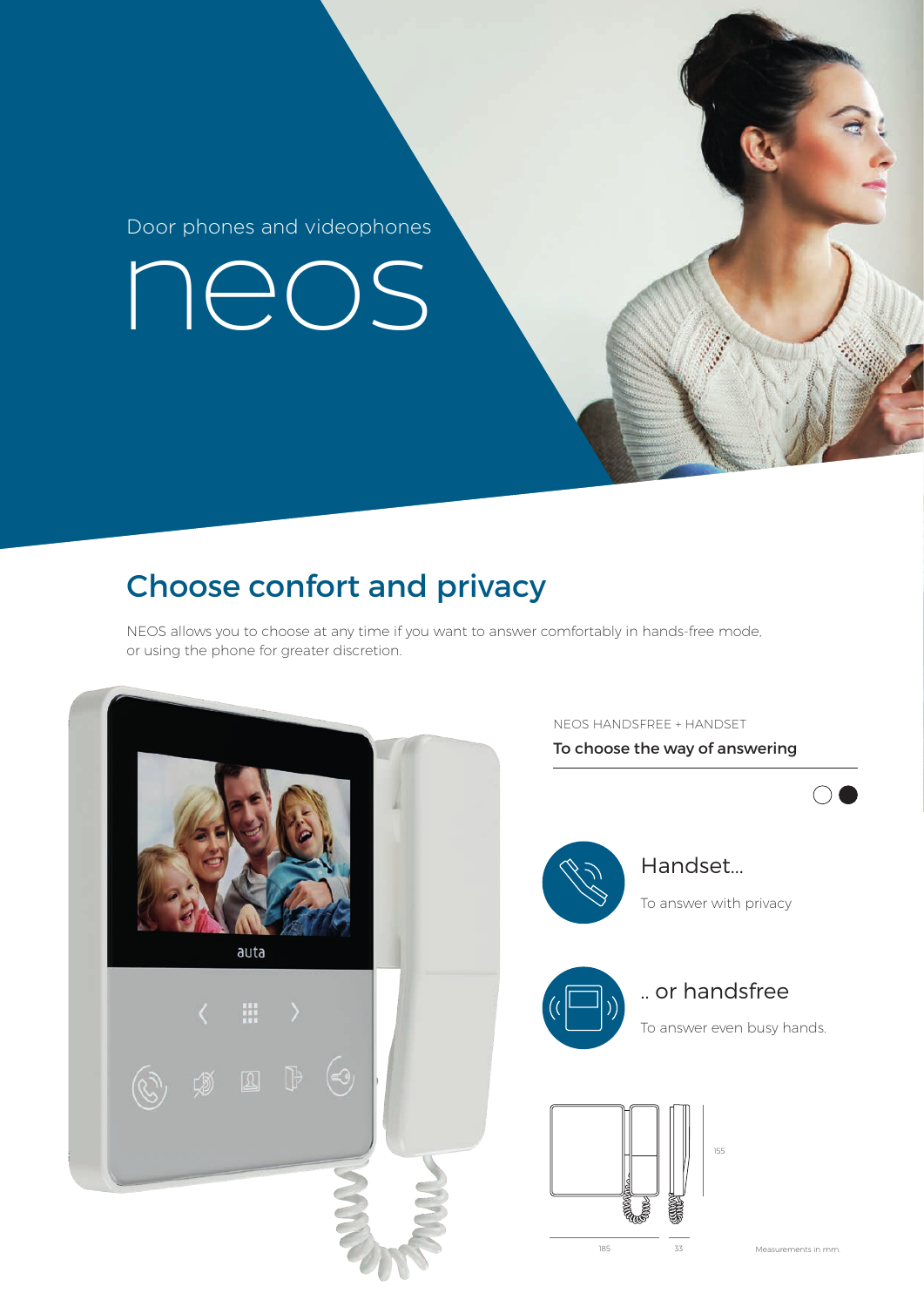

#### Current and minimalist design

The NEOS range is available in white or black and is characterized by the simplicity and lightness of its lines. Current designs that breathe modernity, technology and elegance.

The quality of its components will allow you to cope with the passing of the years and enjoy thousands of visits.





Simple and intuitive navigation

High quality

sound





LCD 4,3", screen 16:9 format



Sensitive buttons





90 36